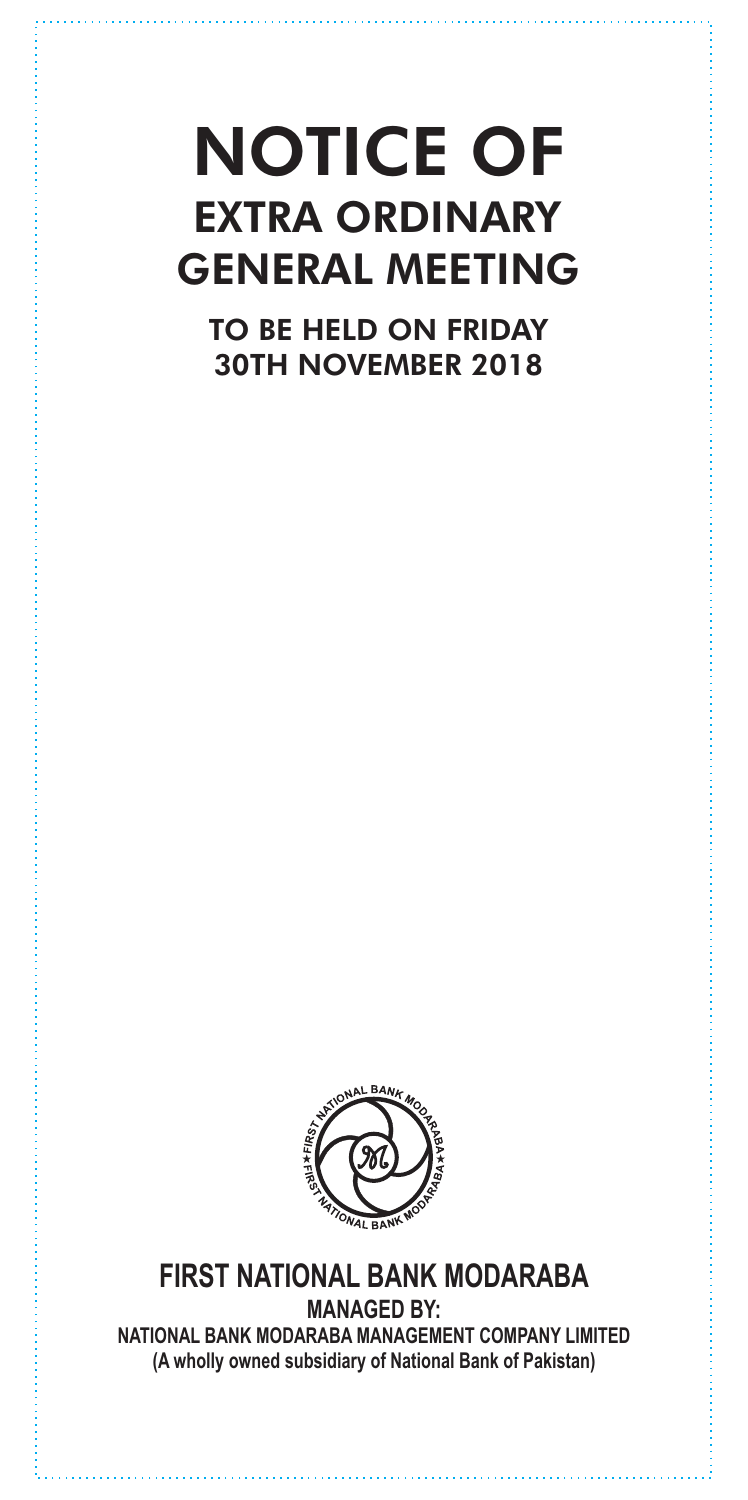**NOTICE HEREBY GIVEN THAT AN EXTRA ORDINARY GENERAL MEETING OF CERTIFICATE HOLDERS OF FIRST NATIONAL BANK MODARABA ("MODARABA")WILL BE HELD ON FRIDAY, 30TH DAY OF NOVEMBER 2018 AT 03:00 PM AT REGISTERED OFFICE, GROUND FLOOR NBPRHQ BUILDING 26-MCLAGON ROAD LAHORE, OF MODARABA'S MANAGEMENT COMPANY 'NATIONAL BANK MODARABA MANAGEMENT COMPANY LIMITED' TO TRANSACT THE FOLLOWING BUSINESS:**

In view of the accumulated losses in the Modaraba, instead of winding up the Modaraba (as required by the Commission), our parent company National Bank of Pakistan has agreed to invest Rs. 300 million in the modaraba at par, i.e. against new 30 million modaraba certificates of Rs. 10 each.

The new Modaraba Certificates being issued will not be offered to existing certificate holders as the company plans to issue the said certificates to NBP otherwise than rights under Section 83(1)(b) of Companies Act 2017. Even otherwise, in view of accumulated losses in the modaraba, no current modaraba certificate holders will be willing to subscribe at par. NBP's subscription of Rs. 300m at par will thus forthwith increase the existing value of current certificate holders.

The new Modaraba Certificates proposed to be issued to NBP shall rank paripassu with the existing certificates in all matters including the right to such bonus or right issue and dividend as may be declared subsequent to the date of issue of the new Modaraba Certificates.

### **SPECIALBUSINESS:**

In view of above considerations, the following is the agenda of the special business that is to be considered in the meeting:

· To approve issuance of new modaraba certificates of Modaraba otherwise than right following resolutio may be passed as a special resolution:

**"RESOLVED** that the National Bank Modaraba Management Company Limited (the "Company") be and is hereby authorized to proceed with issuance of 30 million new modaraba certificates of Rs. 10 each at par of total value of Rs. 300 million in its Modaraba namely, First National Bank Modaraba, to Company's holding company National Bank of Pakistan, without offering the same to other certificate holders of Modaraba, otherwise than right under Section 83(1)(b) of Companies Act 2017, subject to prior approval of Registrar Modaraba Companies and Modaraba, SECP."

**"FURTHER RESOLVED** that the Chief Executive Officer and/or Director of the Company be and is hereby authorized to deal, sign, execute all necessary documents and to take all actions and steps and to fulfill all formalities with the Registrar Modaraba Companies and Modaraba, SECP."

**"FURTHER RESOLVED** that the Chief Executive and/or Director of the Company be and is hereby authorized to issue certified copy of this resolution under his signature as and when so required by any authority concerned."

Statement under Section 134(3) of the Companies Act, 2017 concerning special business is hereby circulated to the certificate holders along with notice of the meeting.

**BY ORDER OF THE BOARD**

**ALI ABBASS COMPANY SECRETARY**

**At Lahore: 08 November, 2018**

#### **IMPORTANT NOTES:**

1. A certificate holder entitled to attend and vote at this meeting may appoint any other certificate holder as his/her proxy to attend and vote. The Instrument appointing a proxy and the power of attorney or other authority under which it is signed or a notarially attested copy of the power of attorney must be deposited at the registered office of the Company at least 48 hours before the time of the meeting. Aproxy must be a certificate holder.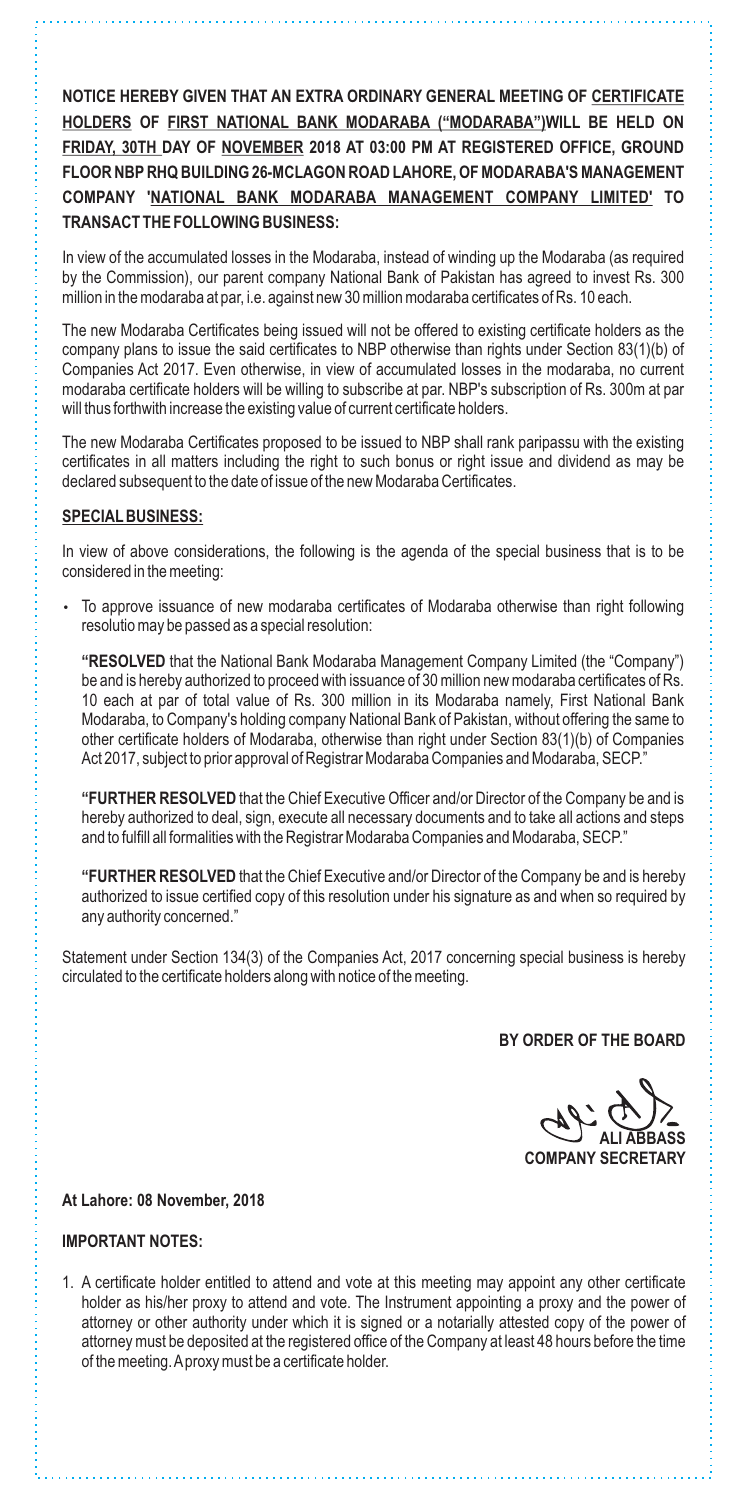- 2. Certificate holders who have deposited their shares into Central Depositary Company of Pakistan Limited ("CDC"), are advised to bring their original National Identity Cards along with CDC Participant ID and account number at venue of the meeting.
- 3. Certificate holders who have deposited their shares into CDC will further have to follow the under mentioned guidelines as laid down by the Securities and Exchange Commission of Pakistan.

# **A. For Attending the Meeting:**

- a. In case of Individuals, the account holder and/or sub-account holder whose registration details are uploaded as per the CDC Regulations, shall authenticate his/her identity by showing his/her original CNIC or, original Passport at the time of attending the Meeting.
- b. In case of corporate entity, the Board's resolution / power of attorney with specimen signature of the nominee shall be produced (unless it has been provided earlier) at the time of the Meeting.

### **B. For Appointing Proxies:**

- a. In case of individuals, the account holder and/or sub-account holder whose registration details are uploaded as per the CDC Regulations, shall submit the proxy form as per above requirements.
- b. The proxy form shall be witnessed by two persons, whose names, addresses and CNIC numbers shall be mentioned on the form.
- c. Attested copies of the CNIC or the passport of beneficial owners and the proxy shall be furnished with the proxy form.
- d. The proxy shall produce his original CNIC or original passport at the time of the meeting.
- e. In case of corporate entity, the Board's resolution / power of attorney with specimen signature shall be furnished (unless it has been provided earlier) along with proxy form.
- 4. Certificate holders are requested to timely notify any change in their addresses.
- 5. Pursuant to the provisions of the Companies Act, 2017, the certificate holders residing in a city and collectively holding at least 10% of the total paid up capital may demand the Company to provide the facility of video-link for participating in the meeting. The demand for video-link facility shall be received by the Share Registrar at the address given herein above at least 07 days prior to the date of the meeting.

### **Book Closure:**

The Register of Certificate holders of the Company will remain closed from 23November 2018 to 30November 2018 (both days inclusive). Transfers received in order at the office of the Company's Independent Share Registrar, M/s. Hameed Majeed Associates (Pvt.) Limited, HM House 7-Bank Square, Lahore by the close of business on 22 November 2018 will be considered in time to be eligible for the purpose of attending and voting at the Extra Ordinary General Meeting.

# **Statement under section 134(3) of Companies Act 2017:**

In view of the accumulated losses in the Modaraba, instead of winding up the Modaraba (as required by the Commission), our parent company National Bank of Pakistan has agreed to invest Rs. 300 million in the modaraba at par, i.e. against new 30 million modaraba certificates of Rs. 10 each.

The new Modaraba Certificates being issued will not be offered to existing certificate holders as the company plans to issue the said certificates to NBP otherwise than rights under Section 83(1)(b) of Companies Act 2017. Even otherwise, in view of accumulated losses in the modaraba, no current modaraba certificate holders will be willing to subscribe at par. NBP's subscription of Rs. 300m at par will thus forthwith increase the existing value of current certificate holders.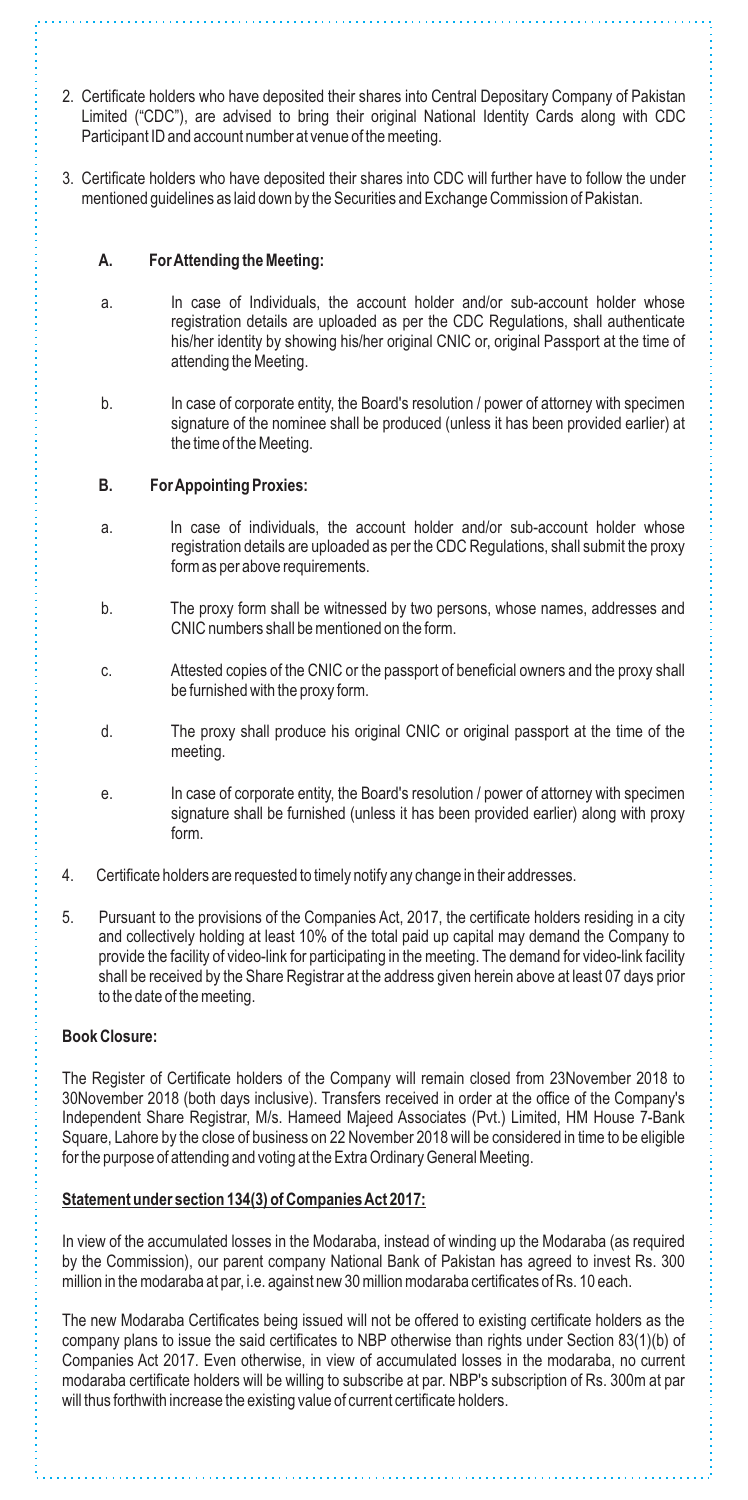The new Modaraba Certificates proposed to be issued to NBP shall rank *paripassu* with the existing certificates in all matters including the right to such bonus or right issue and dividend as may be declared subsequent to the date of issue of the new Modaraba Certificates.

# **SPECIALBUSINESS:**

In view of above considerations, the following is the agenda of the special business that is to be considered in the meeting:

To approve issuance of new modaraba certificates of Modaraba otherwise than right following resolution may be passed as a special resolution:

**"***RESOLVED that the National Bank Modaraba Management Company Limited (the "Company") be and is hereby authorized to proceed with issuance of30 million new modaraba certificates of Rs. 10 each at par of total value of Rs. 300 million in its Modaraba namely, First National Bank Modaraba, to Company's holding company National Bank of Pakistan, without offering the same to other certificate holders of Modaraba, otherwise than right under Section 83(1)(b) of Companies Act 2017, subject to prior approval of Registrar Modaraba Companies and Modaraba, SECP."*

**"***FURTHER RESOLVED that the Chief Executive Officer and/or Director of the Company be and is hereby authorized to deal, sign, execute all necessary documents and to take all actions and steps and to fulfill all formalities with the Registrar Modaraba Companies and Modaraba, SECP."*

**"***FURTHER RESOLVED that the Chief Executive and/or Director of the Company be and is hereby authorized to issue certified copy of this resolution under his signature as and when so required by any authority concerned."*